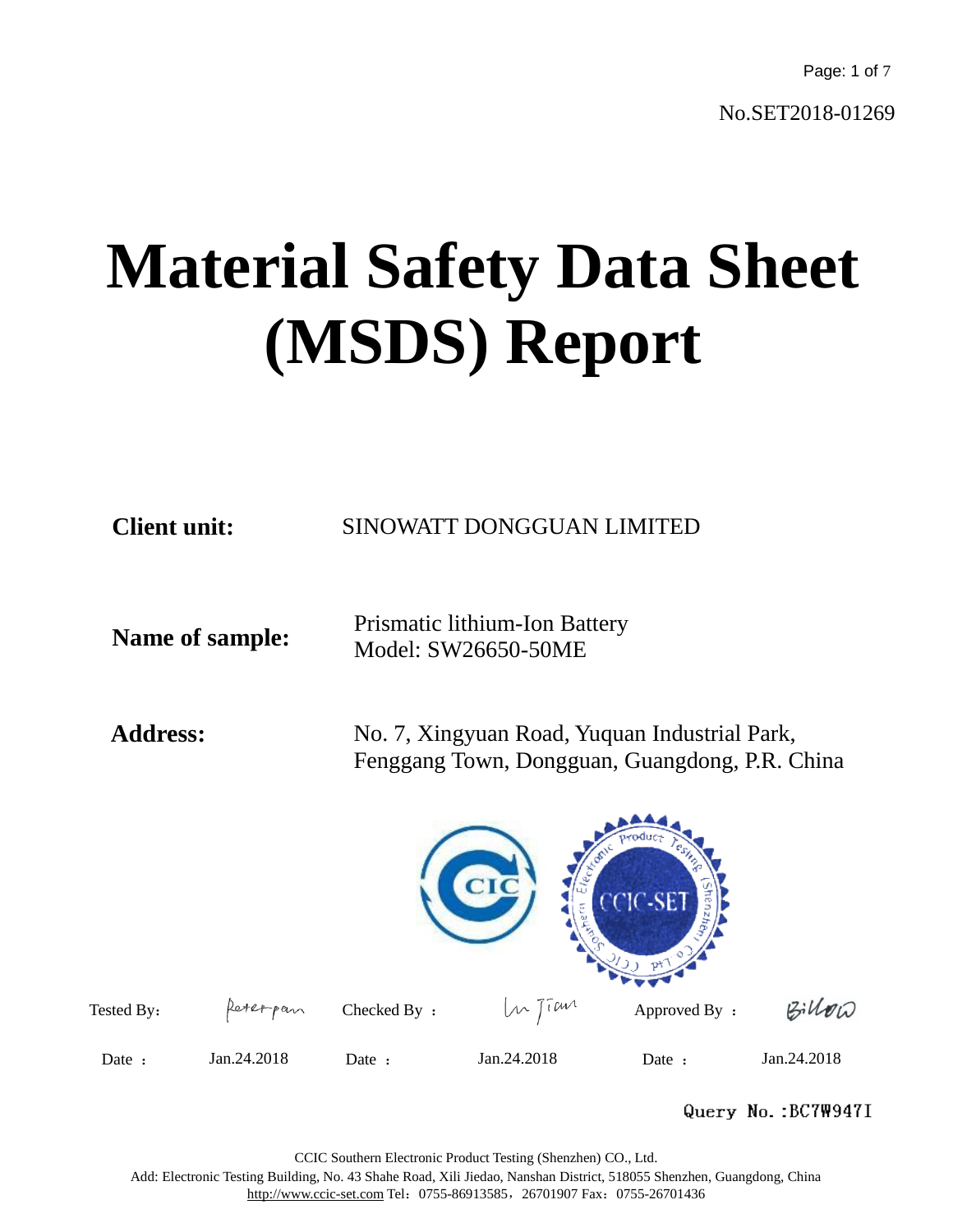

#### **1 Identification of substance**

**Product details Product name:** Prismatic lithium-Ion Battery **Model No.: SW26650-50ME** 

#### **Manufacturer/Supplier:** SINOWATT DONGGUAN LIMITED

**Address:** No. 7, Xingyuan Road, Yuquan Industrial Park, Fenggang Town, Dongguan, Guangdong, P.R. China

**Post Code: 523696** 

**Telephone**:0769-82695120

**Fax:** 0769-89330788

**Mail:** xu.zhenhua@sinowatt.com

**MSDS code: SET2018-01269** 

#### **2 Hazards identification**

This product as a whole, in general is safe under reasonably foreseeable use.

**Primary routes of entry:**

Eye: No known significant effects or critical hazards.

Skin: No known significant effects or critical hazards.

Inhalation: No known significant effects or critical hazards.

Ingestion: May cause gastrointestinal irritation.

**Health hazard:** No known significant effects or critical hazards under normal use.

**Environmental harm:** No known significant effects or critical hazards. **Combustion hazard:** The sample can burn.

#### **3 Composition/Data on components**

#### **Chemical characterization: Description : (CAS#)**

| Chemical composition      | in % by weight | CAS No.    | Molecular Formula  |
|---------------------------|----------------|------------|--------------------|
| Carbon black              | $15 \sim 17$   | 1333-86-4  |                    |
| Lithium Nickel Oxide      |                | 12031-65-1 | LiNiO <sub>2</sub> |
| Lithium Manganese Dioxide | $34 - 37$      | 12162-79-7 | <b>NA</b>          |
| Cobaltate, Lithium        |                | 12190-79-3 | Colio <sub>2</sub> |

CCIC Southern Electronic Product Testing (Shenzhen) CO., Ltd.

Add: Electronic Testing Building, No. 43 Shahe Road, Xili Jiedao, Nanshan District, 518055 Shenzhen, Guangdong, China http://www.ccic-set.com Tel: 0755-86913585, 26701907 Fax: 0755-26701436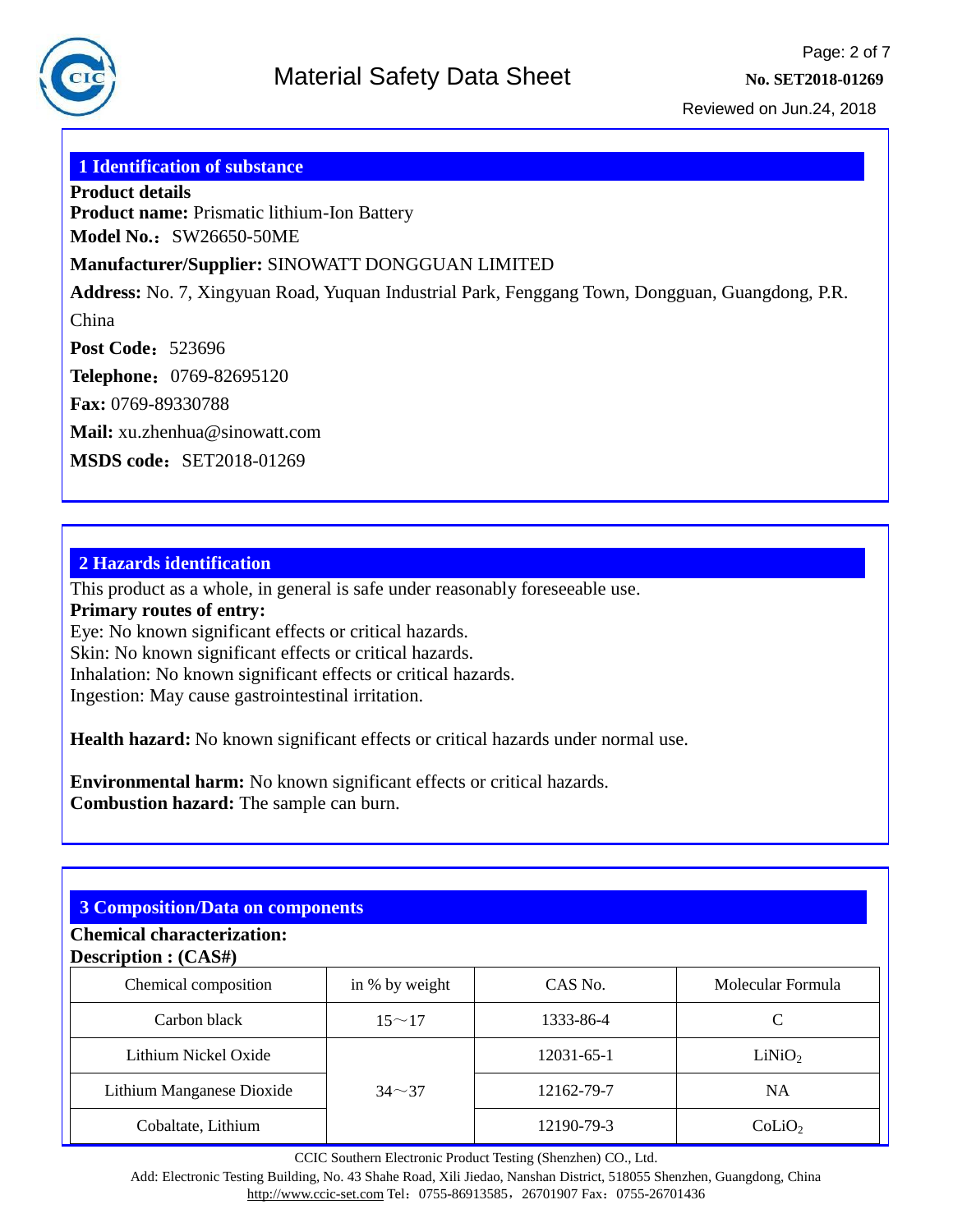

# Material Safety Data Sheet **No. 8212018-01269**

Page: 3 of 7

Reviewed on Jun.24, 2018

| Chemical composition               | in % by weight | CAS No.    | Molecular Formula |
|------------------------------------|----------------|------------|-------------------|
| Aluminum                           | $19 - 21$      | 7429-90-5  | Al                |
| 1,3-Dioxolan-2-one                 | $3\sim4$       | $96-49-1$  | $C_3H_4O_3$       |
| Carbonic acid, ethyl methyl ester  | $3\sim4$       | 623-53-0   | $C_4H_8O_3$       |
| Carbonic acid, dimethyl ester      | $3\sim4$       | 616-38-6   | $C_3H_6O_3$       |
| polyethylene                       | $2\sim3$       | 9002-88-4  | $(C_2H_4)_n$      |
| Phosphate(1-), hexafluoro, lithium | $1\sim3$       | 21324-40-3 | $F_6$ LiP         |
| Copper                             | $7 - 8$        | 7440-50-8  | Cu                |
| <b>Iron</b>                        | $13^{\sim}14$  | 7439-89-6  | Fe                |

Abbreviation : CAS: Chemical Abstract Service.

#### **4 First aid measures**

#### **Skin contact**

Remove contaminated clothes and rinse the skin with plenty of water.

#### **Eye contact**

Not a health hazard. If enter the eye carelessly, No hazards under normal circumstances, if the product debris, dust into the eyes, lift the eyelid, use flowing water or normal saline to irrigate. Get medical treatment.

#### **Inhalation**

Debris, a lot of dust inhalation may cause respiratory discomfort, move to fresh air immediately rest. If uncomfortable situation failed to ease, get medical aid immediately.

#### **Ingestion**

If swallowed by mistake, obtain medical attention immediately.

#### **5 Fire fighting measures**

**General Hazard:**

The sample can burn.

**Extinguishing Media:** put out a fire in the surrounding environment with the right agent. Such as CO2, dry powder, water.

**Fire precautions and measures:** Firefighters must wear gas masks, wear firefighting suits. **Combustion products:** No applicable.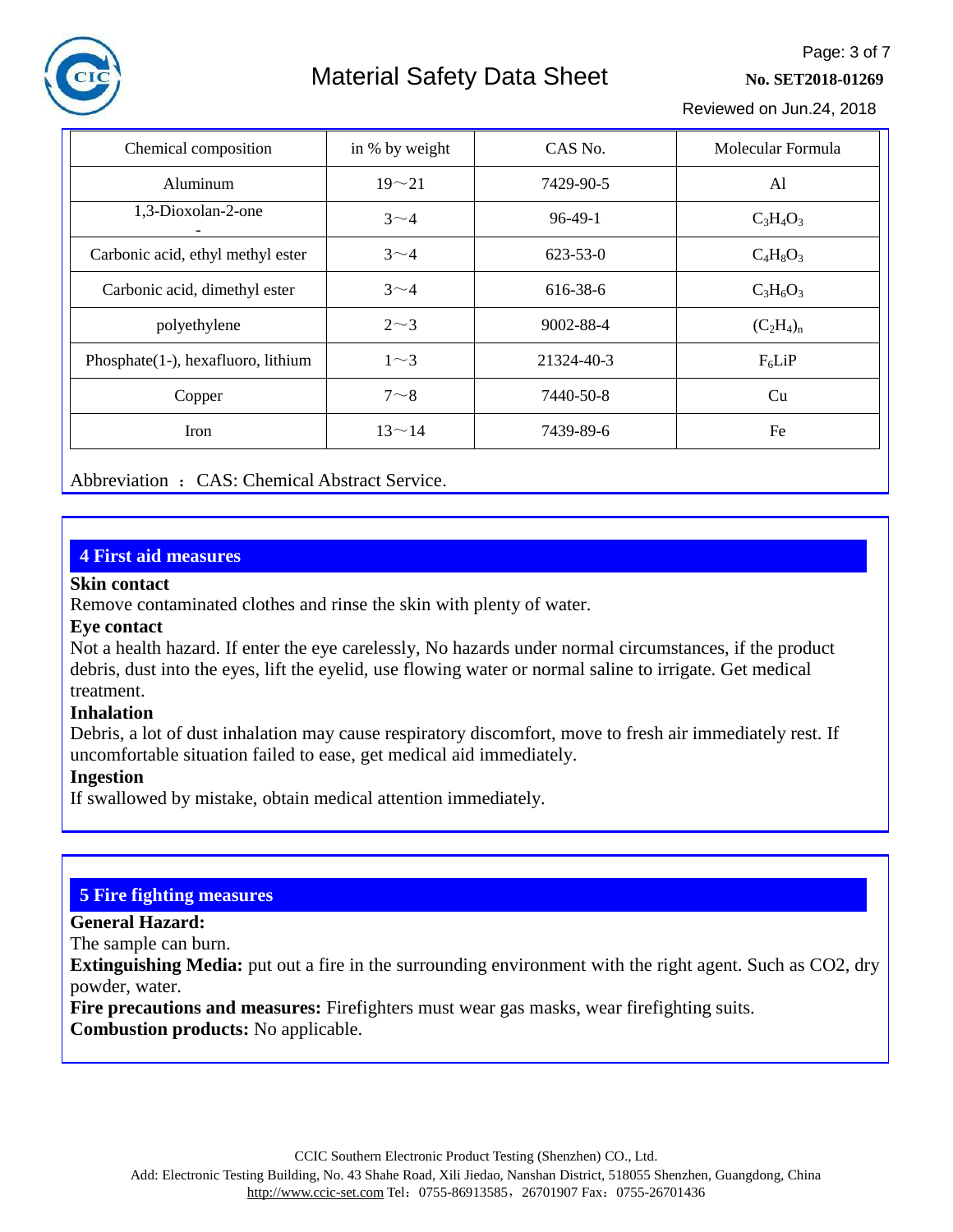

#### **6 Accidental release measures**

#### **Disposal methods:**

- 1. Rapid evacuation leakage pollution area personnel to safe areas, and isolation, strictly limited access;
- 2. Provide adequate protection and ventilation equipment;

3. Cleaning the spillage with the method does not produce dust, collect the leakage in a suitable labeled container as much as possible;

4. In a safe condition, choose appropriate ways to prevent or reduce leakage, for example use sand or clay ring-fence leakage, possible cut off leakage source, avoid into sewer or other enclosed spaces;

5. Cut off the source of leakage as much as possible, avoid entering sewers or other confined space;

6. If a large number of leakage, collect and recycle leakage to suitable and indicative covered container, and shipped to a special waste disposal site disposal.

**Waste treatment methods:** All waste must be referring to the United Nations, national and local regulations for disposal.

#### **7 Handling and storage**

**Handling:** Job site should keep ventilation. Keep away from heat. Sealed container when not using. Reduce dust accumulation and generation. Equip with relevant types and quantities of the extinguishment instruments and devices for divulgence handling.

**Storage:** Stored in a low temperature, dry, well ventilated environment. Avoid direct sunlight. Store away from food and water, wash your hands thoroughly before eat bread or drink water. Far from taboo object, such as strong oxidizer, strong acid. Keep away from fire and heating sources. Equipped with corresponding varieties and number of fire equipment. Storage areas should be equipped with leakage emergency treatment equipment and suitable for accept materials.

#### **8 Exposure controls and personal protection**

**Monitoring method:** No data available.

**Engineering controls:** Ensure vapor concentration in the workshop under the requirements of existing OSHA.

**Respiratory system safeguard:** Exceed the standard concentration in air, must wear self-priming filter type gas mask (half mask), emergency rescue or evacuation, should wear air respirator.

**Eye safeguard:** If necessary, wear chemical safety protective glasses.

**Body safeguard:** Wear anti-static clothes.

**Hand safeguard:** Wear gloves.

**Else safeguard:** No smoking, dining and drinking water at job site. Avoid prolonged and repeated contact.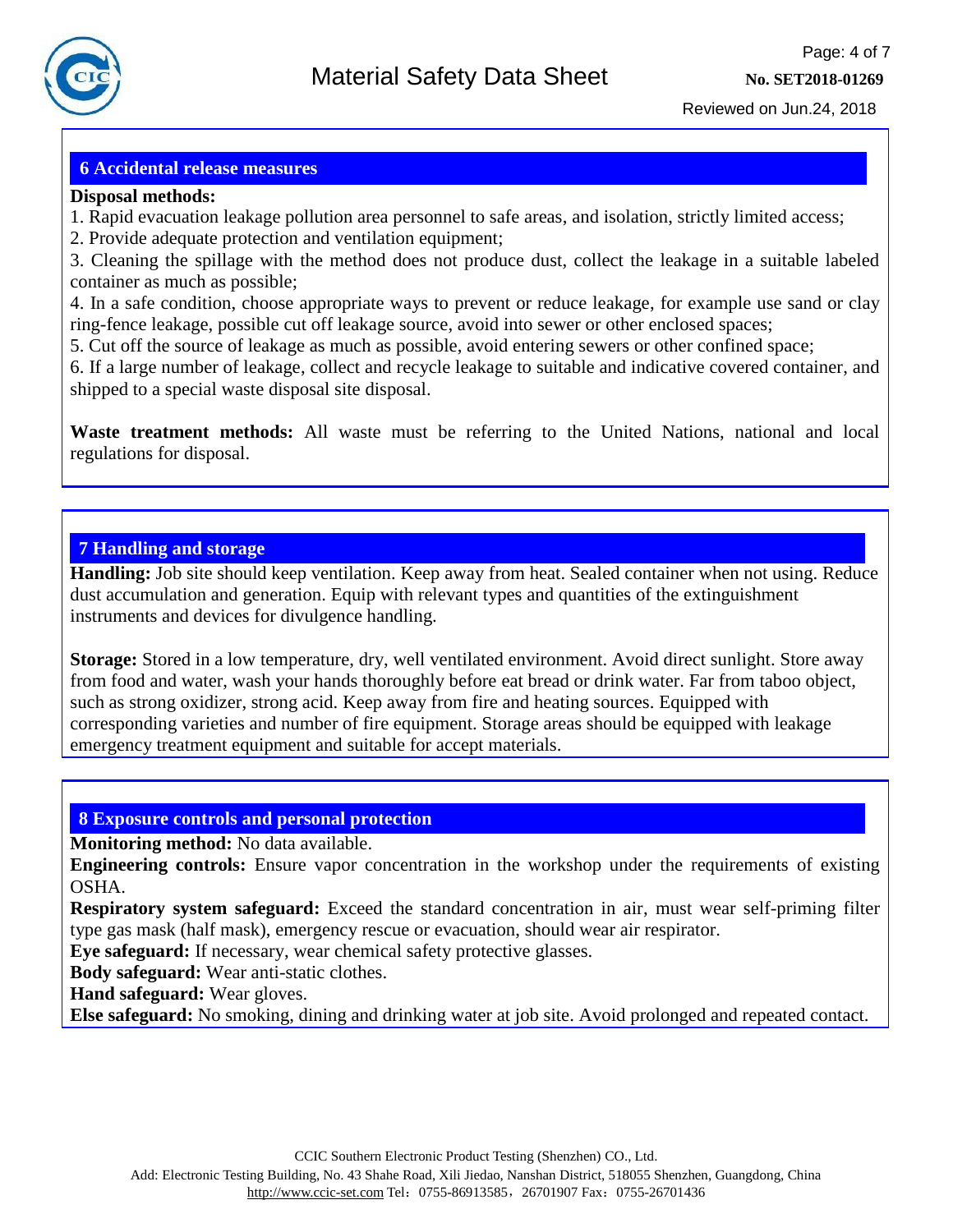#### **9 Physical and chemical properties: General Information 9.1 General Information Color:** Green **9.2 Physical and chemical properties: a) appearance and properties:** Cylindrical **Odour:** No odor. **b) pH value:** no data available **c) melting point:** no data available **d) the boiling point:** no data available **e) relative density:** no data available **f) relative vapour density:** no data available **g) saturated vapor pressure:** no data available **h) Octanol/water partition coefficient of value:** no data available **i) solubility:** Insoluble **9.3 Other information Voltage:** 3.7V **Electric Capacity:** 5000mAh **Electric Energy:** 18.5Wh

## **10 Stability and reactivity**

**10.1 stability** Stable under ordinary conditions of use and storage. **10.2 avoid contact conditions** Fire, high temperature. **10.3 prohibited content** Strong oxidizer, strong acid **10.4 aggregate harm** No data available **10.5 decomposition product** Under normal conditions of storage and use, hazardous decomposition products should not be produced.

#### **11 Toxicological information**

# **toxicology influencing information**

**Acute toxicity** No known significant effects or critical hazards.

#### **Irritation**

No known significant effects or critical hazards. **Chronic toxicity**

CCIC Southern Electronic Product Testing (Shenzhen) CO., Ltd.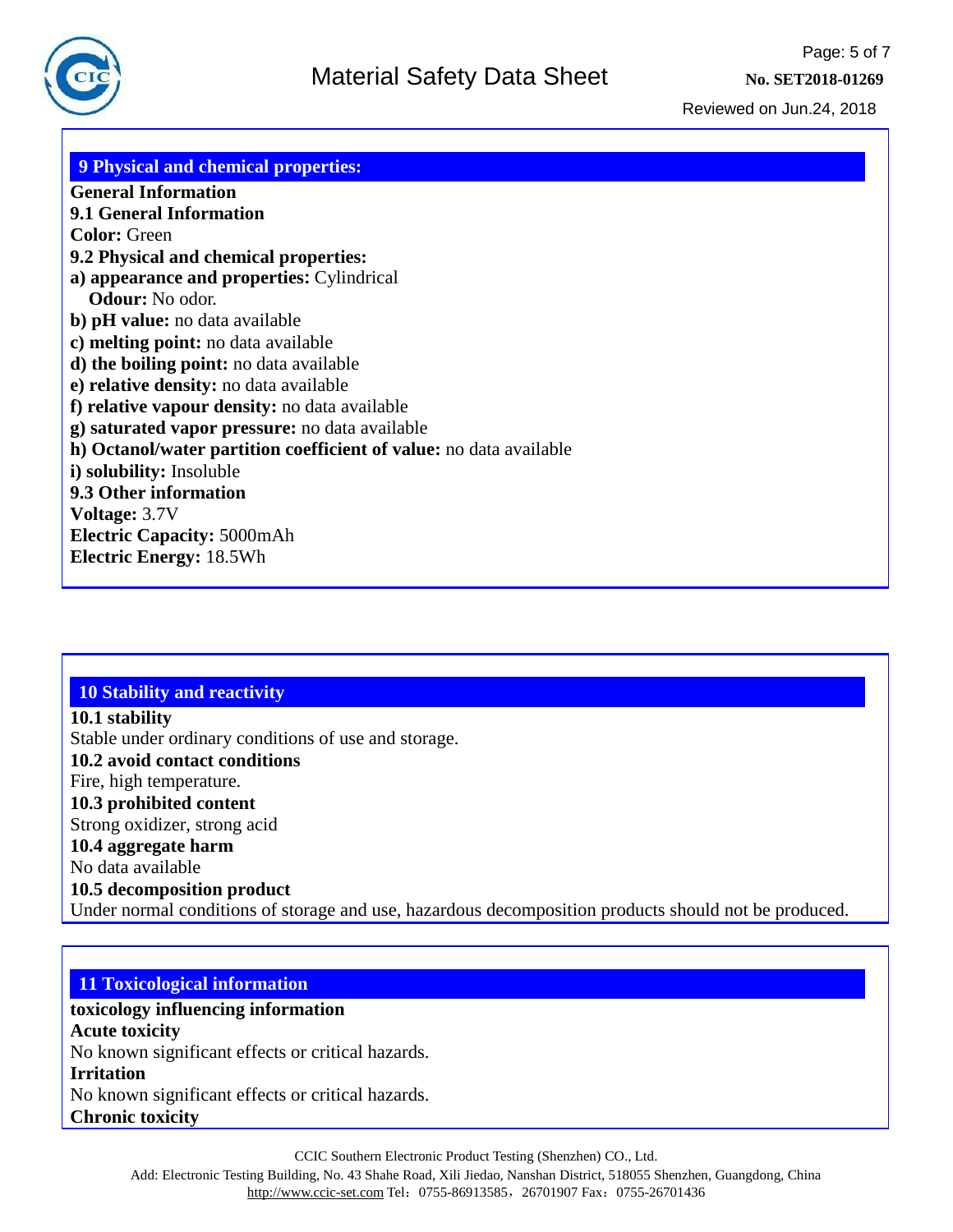

No known significant effects or critical hazards. **Carcinogenicity** No known significant effects or critical hazards. **Reproduction toxicity**

No known significant effects or critical hazards.

### **12 Ecological information**

#### **12.1 ecotoxicity**

No known significant effects or critical hazards.

#### **12.2 biological degradability**

No known significant effects or critical hazards.

**12.3 non-living things degradability**

No known significant effects or critical hazards.

**12.4 biology gathering and biology accumulate**

No known significant effects or critical hazards.

#### **13 Disposal considerations**

All waste must be referring to the United Nations, national and local regulations for disposal, the dumped or discarded material may be regard as a restrictive waste referring to local regulations. Cleaned containers containing this substance were also required treatment. Comply with waste law. Atmospheric Pollution Act and water pollution law for disposal.

### **14 Transport information**

**Number of dangerous goods:** 9

**UN Number:** UN3480

**Packaging Mark:** No data.

**Packaging Method:** No data.

The goods shall be complied with the Packing Instruction 965 section  $\,$  II of 59<sup>th</sup> DGR Manual of IATA (2018 edition), including the passing of the UN38.3 test, And also complies with the Special Provision 188 and 230 of IMDG CODE (Amdt.38-16) 2017 Edition.

Check whether the container is full, sealing, to ensure that the container does not leak during the process of transportation, do not fall, no damage. It is strictly prohibited and oxidant, such as food chemicals during conventional. During transport, the vehicle should prevent exposure, rain and high temperature. For stopovers, the vehicle should be away from fire and heat sources. Transport vehicle must thorough cleaning and disinfection, or other items shall not be shipment. Shipping, equipped with position should be far away from the bedroom, kitchen, and from the engine room, power supply, fire and other parts. Highway transportation route as prescribed.